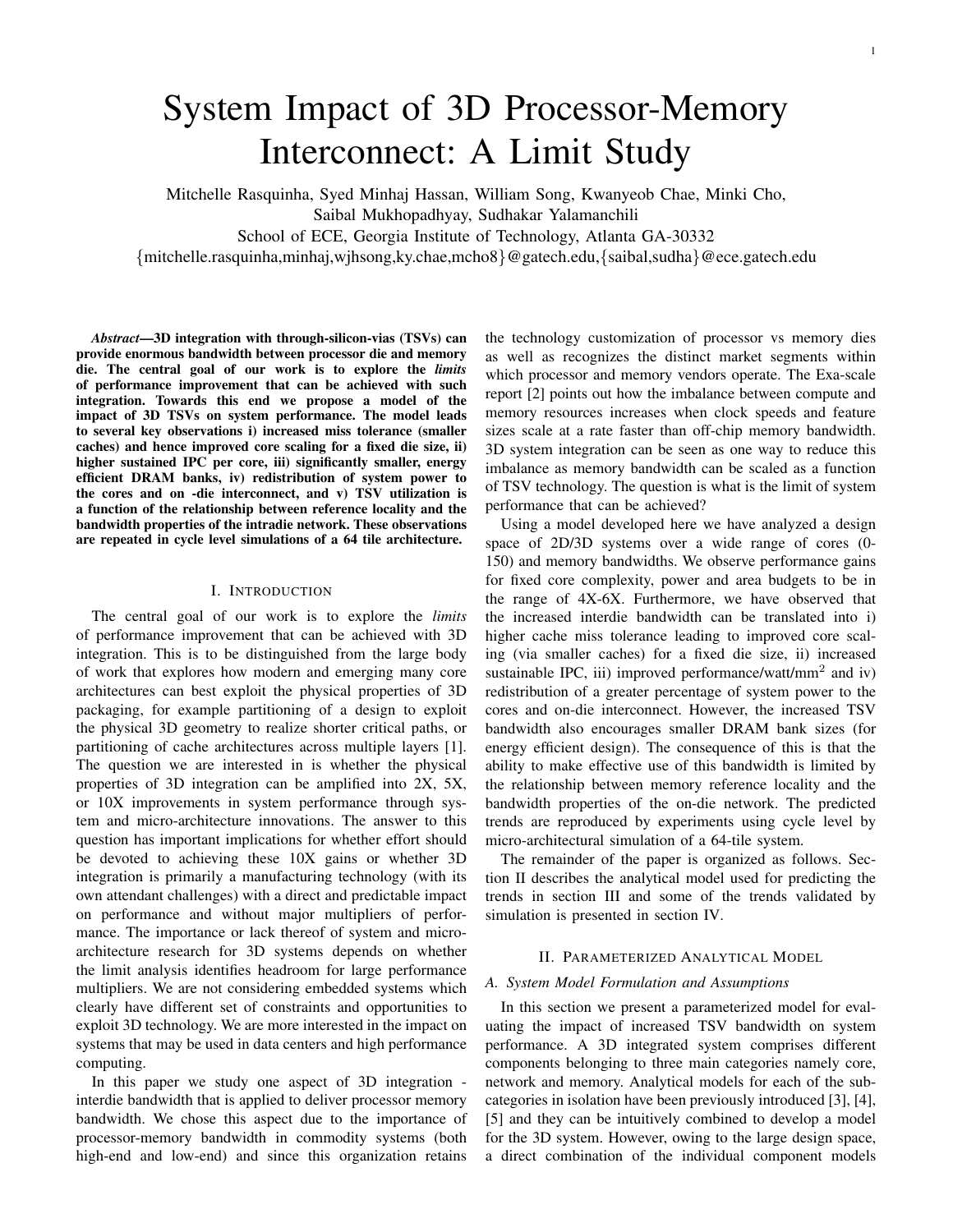

Fig. 1. Modeled System Architecture

can make the problem size intractable. Thus we attempt to capture in our model only those parameters that we think will be dominant as systems scale. For example, memory controller power is not modeled since to adequately utilize the large 3D bandwidth we find that memory controllers are considerably simplified and do not have a major impact on system throughput and power relative to other parameters such as memory latency and intradie network bandwidth which dominate.

The 3D organization (shown in figure  $1(a)$ ) consists of multiple layers of DRAM, organized into fine grained subbanks directly accessible to the cores on the lowest layer. The fine grained sub-banking of DRAM has also been proposed in [6] for optimized energy/bit. The total available DRAM for the system is fixed at 16GB, with individual DRAM banks of 256 MB. The lowest layer comprised of core and cache tiles is interconnected by a 2D mesh network built with 6 port routers— 4 ports to the neighboring tiles, the local core tile and the vertical port to memory. The network is wormhole switched. Multiple DRAM layers are accessible through this memory port. Operationally, memory requests and responses traverse the intradie network in the processor die to the correct tile before traversing the low latency TSVs to the destination DRAM bank.

The 3D system is evaluated in contrast to a (baseline) 2D many-core system 1(b) with the memory subsystem comprising multiple on-chip memory controllers (MCs) at the periphery connected to DDR3 DRAM devices. The total available DRAM for the system is 16GB, with individual DRAM banks of 4GB. Memory requests and responses traverse the on-chip network to/from the MCs. The DRAM access latencies are dependent on the size of the sub-bank and is reported in Table I. Note, the routers for the baseline system are five port routers ( excluding the 8 tiles connected to memory controllers).

In both the 2D and 3D organizations each network router pipeline is a generic four stage pipeline with power and area models for buffering, arbitration and the crossbar links.

The base architecture assumptions are the following. Note

that assumptions are based in our goal of studying the limits of performance scaling that can be achieved as by product of increased TSV bandwidth.

- The core model is for a SMT core, where the threads are assumed to be able to context switch in a single cycle. This is not unreasonable given the fine grain multithreading evidenced in modern throughput oriented cores (e.g., NVIDIA's GPGPU processors).
- The instructions per cycle (IPC) achievable by a core is equal to the commit width. This represents an ideal and limiting case.
- For 3D organization, the access latency to any of the DRAM layers is a constant technology dependent value. This is based on the fact that TSV energy-delay is negligible relative to DRAM access energy-delay product.
- The latency through the cache is a fixed average value encompassing the average latency.

With the goal of analyzing the limits of performance improvement and their impact, we adopt the following metric to evaluate for a given workload, under fixed area constraints.

$$
metric = \frac{Performance}{Power}
$$
 (1)

The following is a list of the key parameters used in the next sections to describe the analytical model.

- *r*: Probability of a memory operation.
- $N_{cores}$ : Number of cores.
- $n_{threads}$ : Total Number of threads in the system.
- $N_{tpc}$ : Number of threads per core  $(n_{threads}/N_{cores})$ .
- $N_{tsv}$ : Number of TSVs for 3D and total off-chip DRAM pins for 2D.
- \$C: Cache capacity per core in KB.
- m: Miss rate of the cache for a given \$C.
- $T_{\text{memss}}$ : Latency of a memory operation in cycles.
- $f_{core}$ : Frequency of the cores.
- $L$ : Cache line size in bits.
- $t_{cache}, t_{draw}, t_{bus}, t_{net}$ : Latency of a cache, DRAM subbank, bus/TSV and multi-hop network access respectively in cycles. The bus here refers to the DDR3 bus.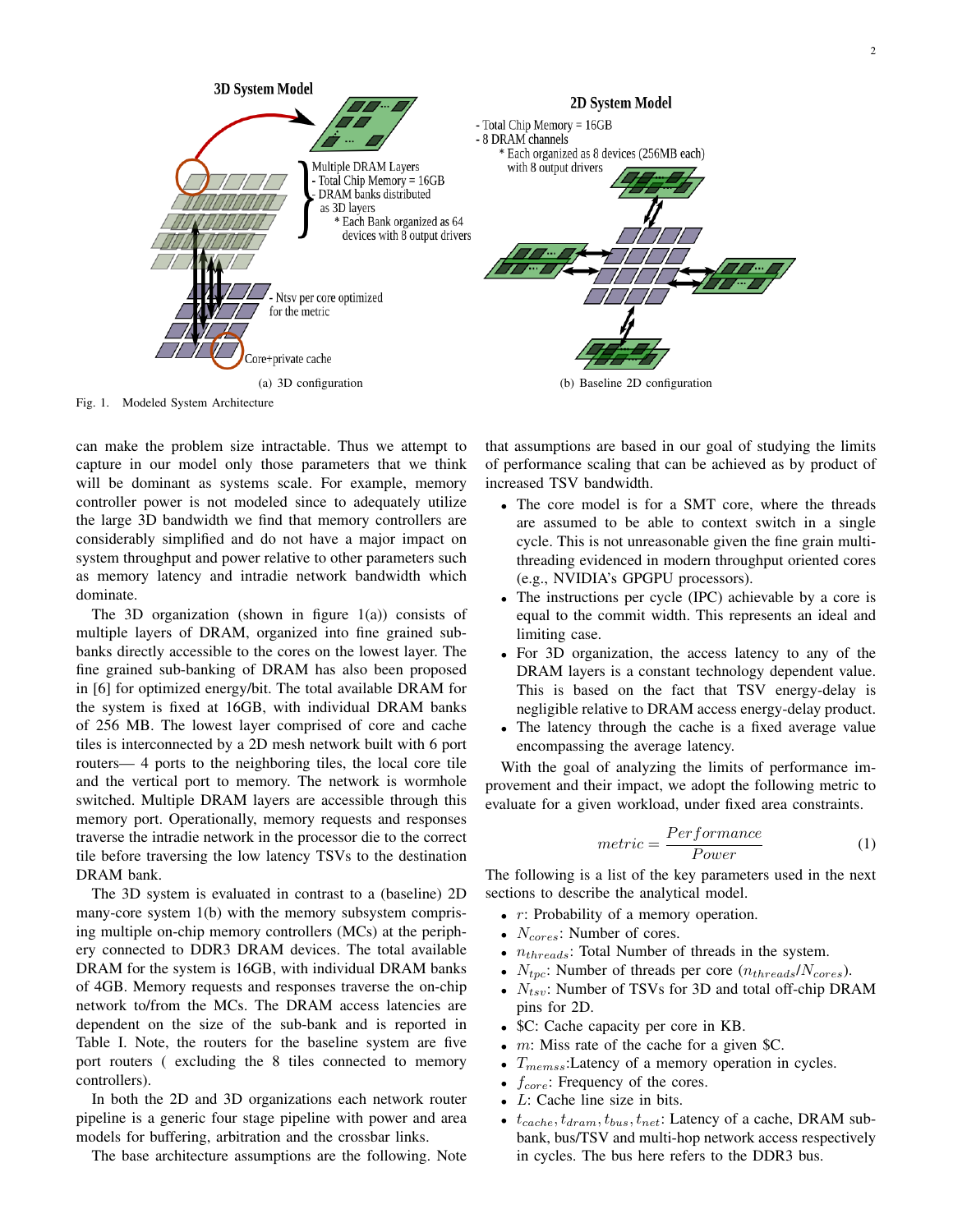- $A_{core}, A_{cache}, A_{net}$ : Area for core, cache and router respectively.
- $P_{core}, P_{cache}, P_{net}, P_{bus}, P_{mem}$ : Power for core, cache, router, bus and DRAM respectively.
- H: Average round trip hop count in the on-die interconnect for a memory request.

| diearea                                    | 300mm <sup>2</sup>      |
|--------------------------------------------|-------------------------|
| $\overline{IPC}$                           | $\overline{4}$          |
| $\boldsymbol{r}$                           | 0.3                     |
| L                                          | 512                     |
| $M_0$                                      | $10^{0.5}$              |
| fcore                                      | 2 GHz                   |
| $v_{dd\_bus}$                              | 0.68                    |
| $C_{bus}$ 2D/3D                            | 20pf/30fF               |
| $f_{bus}$ 2D/3D                            | 1.6 GHz/ $f_{core}$     |
| $p_{mem\_acc}$ 2D                          | 383mW                   |
| Per hop network power 2D/3D                | 118.5mW/162mW           |
| Average no of hops per memory access 2D/3D | 6/2.5                   |
| tmem_acc Access for a sub-bank 2D/3D       | $3.85$ ns/ $1$ ns       |
| prouter acc3d                              | 162mW                   |
| $N_{tsv}$ for 3D                           | $512 \times L$          |
| $N_{core}$                                 | 64                      |
| $N_{thread}$                               | $\overline{4*N_{core}}$ |
| $A_{route} + A_{link}$                     | $0.22mm^2$              |
| $a_{cache}$                                | <b>\$C/2400</b>         |
| $t_{cache}$                                | 4 cycles                |
| Router latency constants $(A_0/A_1)$       | $4/4$ cycles            |
| Per access core power constants (a/b)      | 0.0361/0.8              |
| Per access cache power constants (c/d/e)   | 0.9/1/8                 |
| Total available DRAM                       | 16 GB                   |
|                                            |                         |

TABLE I TABLE OF BASELINE PARAMETER VALUES

#### *B. Performance Model*

The performance model extends the model in [3] wherein

$$
Performance = N \times f \times \eta \times IPC
$$
 (2)

where  $\eta$  is the core utilization given by

$$
\eta = \min\left(1, \frac{N_{tpc}}{1 + T_{members} \times r \times IPC}\right) \tag{3}
$$

Threads on a core are switched on a cache miss. For a single thread, memory accesses are encountered at a rate of  $r \times m \times IPC$  per cycle. The number of threads required to keep the core busy is  $(1 + T_{members} * IPC * r)$ . We extend the memory access time,  $T_{members}$ , to include latencies due to network congestion and DRAM bus contention as given by:

$$
T_{members} = t_{cache} + m(t_{dram} + t_{net} + contention\_lat)
$$
 (4)

For an SMT core, with a cache equally divided among threads the miss rate per core,  $m$  is given by [7]:

$$
m = M_0 \left(\frac{\$C}{N_{tpc}}\right)^{-\alpha} \tag{5}
$$

where  $M_0$  is a constant dependent on the unit of cache size considered and  $\alpha$  is 0.5.

The DRAM bank access time( $t_{dram}$ ) was evaluated using MCPAT [8]. This evaluation advocates small DRAM banks [9] for low access latency, in accordance with [10] which advocates eliminating the L2 cache and using its area for other simple cores. In [11], Dong et.al. also advocate that the L2 and DRAM should be redesigned to make use of the TSV bandwidth.

The network latency  $t_{net}$  is given by

$$
t_{net} = H \times A_0 + A_1 + k \times m \tag{6}
$$

where  $A_0$  is per hop latency dependent on the router microarchitecture and  $A_1$  is the serialization latency due to wormhole switching and is dependent on the link width and packet length (Cache line L+header length in this case). The factor  $k$  accounts for network congestion latency in addition to the no load latency. The latency increase due to network congestion is a complex function of several factors (e.g. arbitration cycles, network buffering, packet lengths, traffic distribution and injection rates). However for the limit analysis we simplified the network congestion latency to be a factor of the injection (miss rate), as this is sufficient to highlight the impact of increased TSV bandwidth.

The second component of the network latency, which is the contention for the off-chip DRAM bus in 2D and TSV bandwidth in 3D respectively is given by:

$$
contention\_lat = \frac{\beta}{N_{tsv}/(L \times N_{core})}
$$
 (7)

where  $N_{tsv}/(L*N_{core})$  provides the total number of interconnects (all are used for data) available per core. DRAM bus contention latency is modeled as  $\beta$ , where  $\beta \geq 0$  is the average contention factor or number of requests waiting to be serviced per core and can be calculated using queuing theory models [12] based on given program characteristics. We use a basic M/M/1 queue with poison arrival patterns for which  $\beta$ can be given by

$$
\beta = \frac{\lambda}{1 - \lambda s} \tag{8}
$$

where  $\lambda$  is the arrival rate and s is the service time of the request. The service time is given by  $s = t_{dram} + t_{bus}$  and the arrival rate of requests per core is  $r * m$ . Thus

$$
\lambda s = \min(1, r \times m \times (t_{dram} + t_{bus})) \tag{9}
$$

The contention factor  $\beta$  is higher in 2D compared to 3D due to (relatively) limited off chip bandwidth (small  $N_{tsv}$ - note the notation captures this as the total number of data connections to DRAM in both 2D and 3D) and higher dram access latencies (  $t_{dram}$  and  $t_{bus}$  are smaller ). The main parameters that differ in 2D and 3D organizations in the performance evaluation are  $t_{dram}$ ,  $t_{bus}$  and  $N_{tsv}$ . The cache access latency is kept fixed at  $t_{cache}$  for both 2D and 3D.

#### *C. Power Model*

The system power is given by

$$
P_{total} = P_{core} + P_{cache} + P_{network} + P_{bus} + P_{mem} \quad (10)
$$

An important alteration to the system power in 3D comes from the reduced power of TSVs and smaller DRAM banks.

Total system core and cache power is given by:

$$
P_{core} = p_{core} \times N_{core} \tag{11}
$$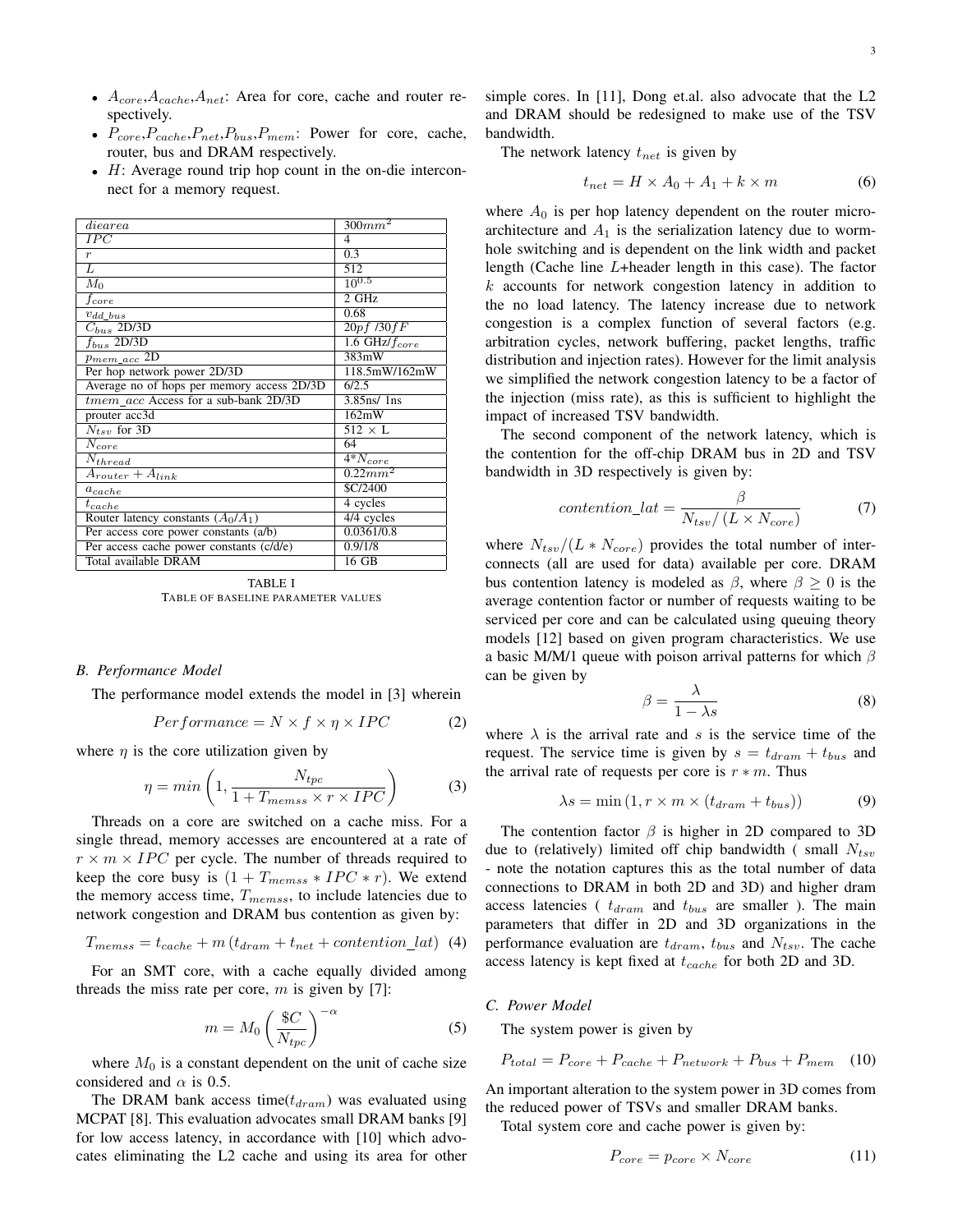$$
P_{cache} = p_{cache} \times N_{core} \tag{12}
$$

where  $p_{core} = \zeta a e^b$  and  $p_{cache} = \gamma cm^d * N_{tpc}^e$  are the individual core and cache powers, empirically derived using MCPAT [8]. The constants  $\zeta$  and  $\gamma$  account for the switching activity. The impact of temperature on leakage is not modeled.

The bus power model derived from [5] is given by the power for  $p$  accesses, each  $q$  bits wide for a homogeneous random channel

$$
P_{bus} = \frac{1}{2}pq \times C \times V_{dd}^2 \times f \tag{13}
$$

Given,

- power per access:  $C_{bus} * V_{dd}^2 * f_{bus}$ , where  $C_{bus}$  and  $f_{bus}$  is the total switched capacitance and frequency of operation of the bus/TSV for 2D/3D.
- no of accesses  $p = r * m * N_{core}$
- bits per accesses  $q = L$
- $C_{bus}$  in the case of 2D is large due to the longer DRAM channel wiring and off-chip impedance matching circuitry.
- $f_{bus}$  is assumed to be equal to  $f_{core}$  for 3D and fixed at 1 GHz for 2D.
- The values for each of the parameters is reported in Table I.

after substitution the bus power reduces to

$$
P_{bus} = \frac{1}{2} r m N_{core} \cdot L \cdot C_{bus} V_{dd}^2 f_{bus}
$$
 (14)

The memory power model is given by

$$
P_{mem} = \frac{1}{2} r m N_{core} \times L / W_{DRAM\_ch} \times p_{mem\_acc}
$$
 (15)

where  $p_{mem\_acc}$  is the power per DRAM bank access obtained from simulation using Cacti [8] at 32nm and scaled to 16nm. The number of accesses is determined by the cache miss rate and percentage of memory operations encountered by the core. It should be noted that on each access the number of bits accessed is equal to the DRAM channel width, hence the factor  $L/W_{DRAM \; ch}.$ 

The network power model is given by

$$
P_{net} = H \left( p_{acc\_router} + p_{acc\_link} \right) * L_{pkt} / W_{link} \tag{16}
$$

where the per access router and link power was computed from Orion 2.0 [13] at 32nm and scaled to 16nm. We ignore the memory controller power in this evaluation, for 3D we noticed low buffer occupancies for MC queues and for 2D most of the power is consumed in DRAM as opposed to MC (also note MCs are limited compared to 3D), hence its exclusion does not alter the trends.

# *D. Area Model*

A single tile in the case of 2D comprises a core, cache and router (only peripheral tiles have an MC). Each 3D tile is identical, comprising a core, cache, router and MC. The total die area is given by

$$
A = [A_{core} + A_{cache} + A_{net}] \times N_{core} mm^{2}
$$
 (17)

where the individual core and cache area are functions of *IPC* and \$*C* respectively. The core area is given by  $a_{core} =$  $(5/9)2^{0.29 \times IPC}$  (router and cache area in table I).

In 3D, the number of MCs increase owing to the fine grained sub-banked design of DRAM, thereby increasing MC area costs. However, we believe that the complexity of each MC can significantly be reduced ie. 3D does not require complex scheduling algorithms for row buffer optimizations as exploiting parallelism via the increased bandwidth has higher performance gains. This observation is motivated by our simulation results on MC buffer occupancies and page hit rates described in section IV. For the area analytical model we ignore the MC area, but the simulation results of section IV is based on equal MC buffering across all MCs in both systems i.e. the total buffering over 8 MCs in 2D is the same as the total buffering over 64 MCs in 3D. This provides an unbiased analysis to the input memory reference stream in both cases.

#### III. MODEL ANALYSIS AND OBSERVATIONS

In this section we assess the impact of the increased memory bandwidth on system parameters and hence core scaling. Based on our analysis we highlight some key observations on performance gains, potential bottlenecks and consequences of increased memory bandwidth via 3D integration.

# *A. Performance Scaling*

For a fixed problem size with a certain degree of concurrency, the performance for a fixed number of cores becomes dependent on the individual core utilizations. Given a core micro-architecture with fixed complexity in terms of frequency of operation, width of the pipeline, and number of threads available, the core utilization becomes dependent on the memory subsytem time. Once the executing threads become memory bound the core utilization is no longer dependent on the core parameters but the memory access time. The access time of the memory subsystem is a function of the cache miss rate and the available memory bandwidth.

Realizing deeper and larger on-chip caches in order to reduce the miss rate and hence improve core utilization is widely used today due to limited off-chip bandwidth in 2D systems. We emulate this effect by representing the memory access latency from section II-B as a function of the miss-rate:

$$
T_{mem\_ss2D}(m) = t_{cache} + m * k1(m)
$$

. where the function  $k1(m)$  captures the latency components of the network and DRAM.

On the other hand for 3D systems,  $N_{tsv}$  bandwidth utilization can be improved by increasing the demand to memory or reducing \$C.

$$
T_{mem\_ss3D}(N_{tsv}) = t_{cache} + \frac{max(1, k2 (contention))}{N_{tsv}} + k3
$$

Figure 2 shows performance scaling as a consequence of the preceding two models in i) reducing the cache sizes and hence increasing the cache miss rates from 12 to 18% ii) increasing  $N_{tsv}$  from 512 to 4M TSVs (miss rate per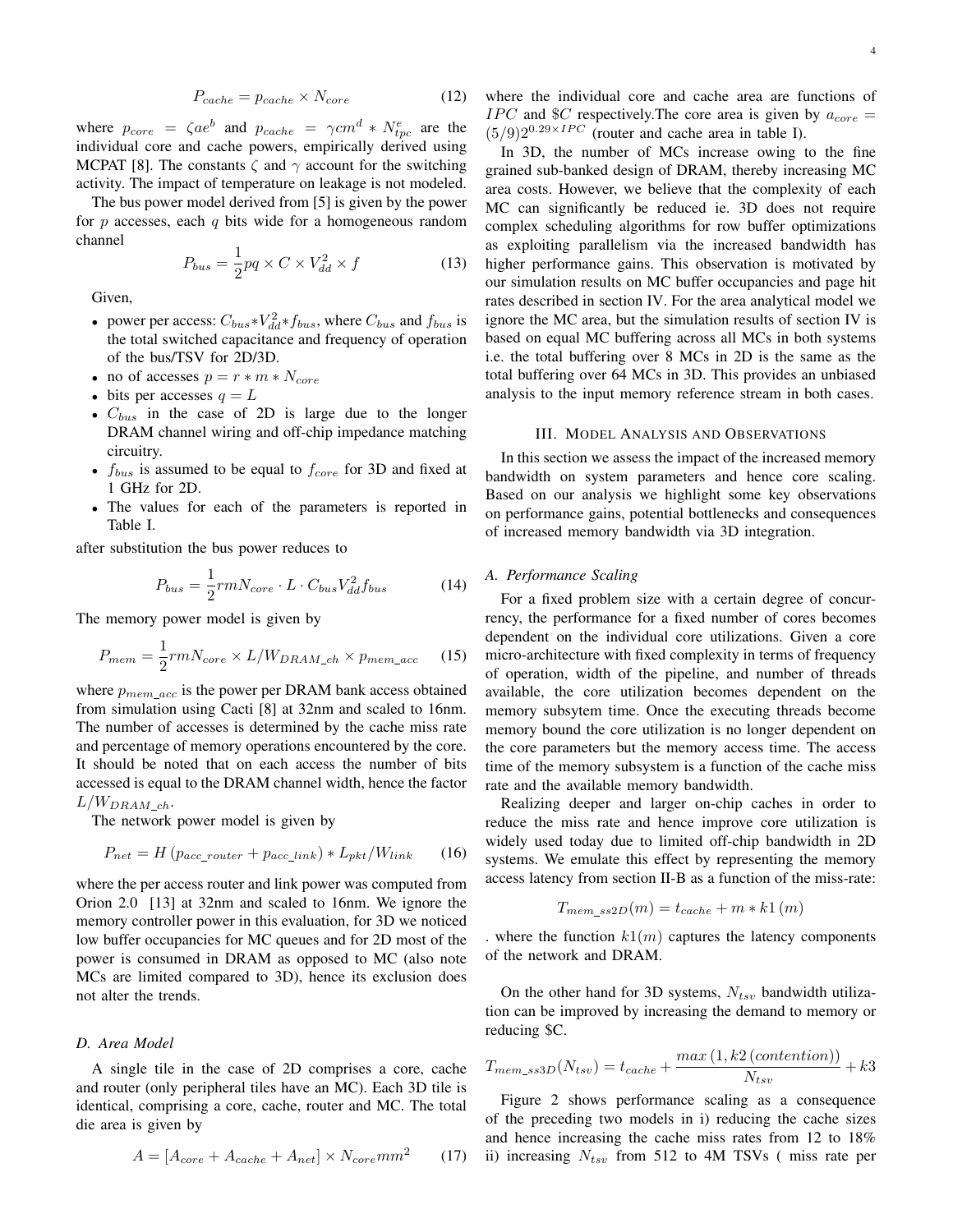core fixed at 36%). In effect the increased TSV bandwidth improves performance scaling as it shifts the point at which the core is memory bound and thus leads to high core utilization. This leads us to the first observation.

*Observation 1: In comparison to 2D, 3D can sustain high core utilization with smaller caches, leading to larger*  $N_{core}$ *for a fixed die size.*

While performance scaling is certainly desirable, it may not be feasible given a fixed power and area budget. Next we will evaluate the impact on system power utilization from the above mentioned approaches.



Fig. 2. Normalized performance (eqn. 2) scaling from i) Increasing \$C ii) Increasing  $N_{tsv}$ 

# *B. System Power Utilization*



Fig. 4. Total system power in 2D and 3D

3D system integration provides for increased memory bandwidth at low power cost per unit of memory bandwidth. In this section we evaluate the redistribution of system power due to the use of TSVs. Figure 3 shows the system power breakdown. As can be seen, power spent in the off-chip buses is eliminated and the power consumed in DRAM is reduced due to smaller bank sizes. Hence, for a fixed power budget, power utilization is effectively shifted to the cores and the network. Under current design parameters the reduction in power is upto 29% at core counts 80 on a 300 $mm^2$  die (Figure 4).

While the shift of power distribution to cores enables computing resources to be scaled, it exacerbates 3D thermal challenges (a largely well established trend). This challenge is being addressed by an orthogonal set of technologiesheterogeneous cores, phase change materials, sophisticated DVFS and power gating schemes, non-volatile technologies. This analysis would have to be repeated in the context of those proposals and is considered beyond our current scope. The system power distribution from figure 3 leads to the following observation.

*Observation 2: At high core count, in 3D systems the percentage of the power budget devoted to off-chip buses and larger DRAM banks is shifted to the core and network.*



Fig. 5. Performance per unit power per unit area for 2D and 3D systems at varying core complexities.

Figure 5 shows the performance per watt per unit area for both the 2D and 3D cases for two different  $N_{tpc}$  leading to the following observation. Performance scaling from increasing on-chip caches is a suboptimal use of system power as caches are both power and area hungry and constrain resources that can be devoted to compute.

*Observation 3: TSV bandwidth enables improved performance and core scaling.*

# *C. Concurrency and memory bandwidth demand*

From the above observations we have established that 3D provides high performance with reduced cache sizes. In this section we evaluate the impact of increased injection rates into the network and memory subsystems. Achieving performance scaling of memory-intensive parallel applications on future micro-architectures requires memory capacity and bandwidth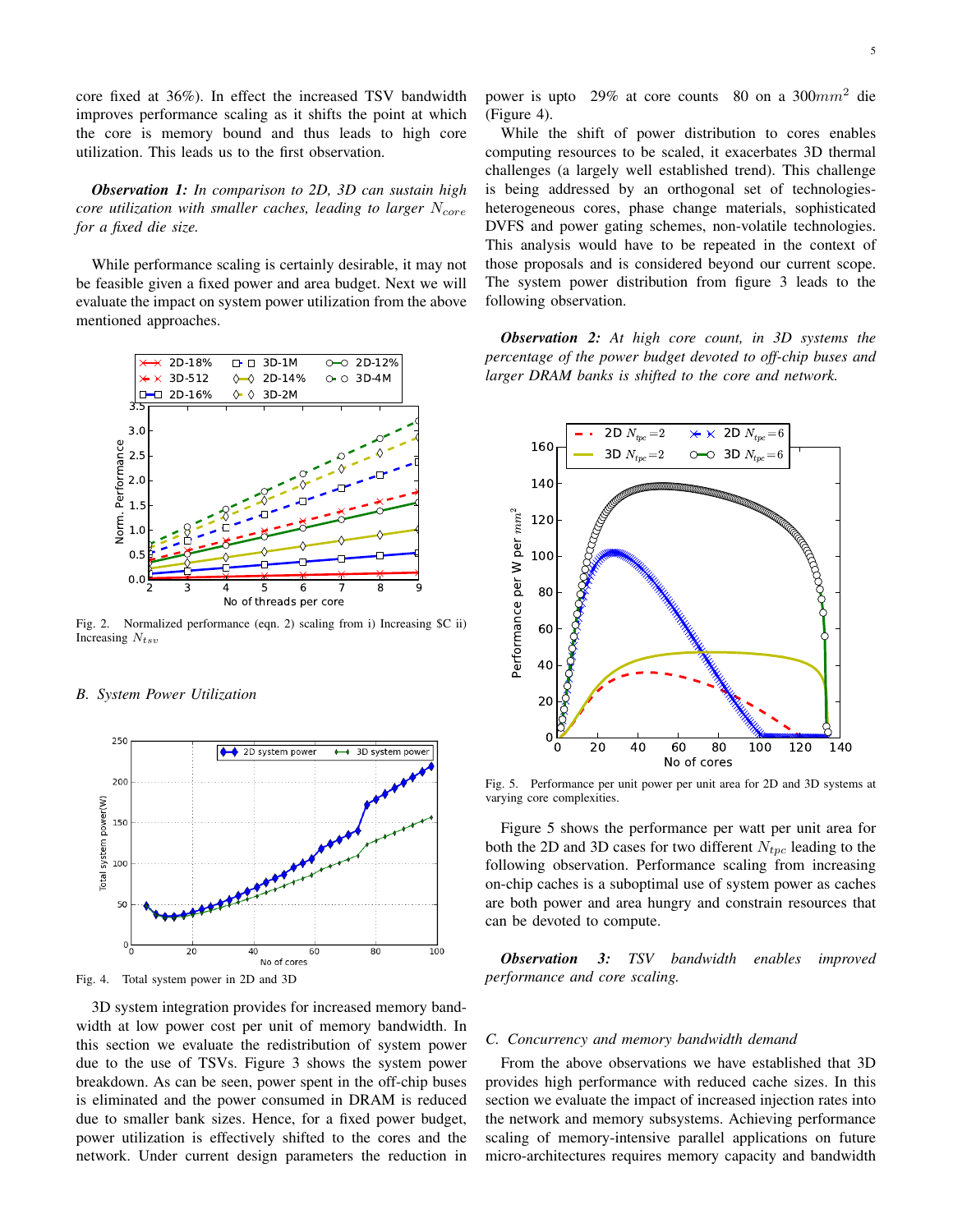

Fig. 3. Distribution of power in 2D and 3D



Fig. 6. Average memory latency at varying injection rates.

to scale. While TSVs provide for wide, high speed links in the vertical dimension they also make the network subsytem heterogeneous in nature i.e., intra-link bandwidths are a fraction of TSV links.

Figure 6 shows the average memory access latency as the system frequency (core+network+MC) is increased. Increasing the core and cache frequency modulates the injection rate into the network and memory- the same effect can be achieved by increasing the number of cores or increasing the core pipeline widths. As can be seen with current 2D systems, the latency drops rapidly but cannot be sustained at high injection rates due to limited off-chip resources. In the case of 3D with the network scaling at the same rate as the injection rate, the latency drop can be sustained even at high injection rates. Memory accesses can be highly concurrent in nature as the number of DRAM channels can be scaled as a function of the number of TSVs . However, locality of reference has a large impact: the intradie network becomes limiting as locality of reference decreases and memory access latency increasingly relies on the intradie network. This increases the importance of current signaling trends in the intradie network- the ability to scale at a rate fast enough to avoid starving the TSV's. For example, if we scale the core frequencies and limit the network frequency to 1 GHz there is no improvement in memory access latency. As expected, running the network at 3 GHz will lead to lower latencies, but no improvements can be seen as the injection rate is increased, thereby indicating that the third dimension bandwidth via TSVs is underutilized. This leads us to our following observation

*Observation 4: Intradie communication properties such as link and bisection bandwidth coupled with locality properties limit the ability to take advantages of intradie bandwidth improvements.*

As the number of cores scale, the percentage of data sharing among the individual tiles is bound to increase and so is the communication costs. The on-chip network becomes a crucial component of such designs, with 3D introducing a new dimension of heterogeneity to it.

## *D. Area Utilization*

In this section we evaluate the area utilization in terms of maximizing the metric(Performance/( $W \ast mm^2$ ) as a function of the following three parameters i) the IPC of each core ii) number of cores and iii) the total cache size. Given this dependence we swept the design space for all possible values of  $N_{core}$ , IPC and \$C, and found the point at which maximum performance can be obtained.

*1) Metric vs IPC:* As the IPC of a core is increased there is linear performance growth, but exponential power and area increase. Figure 7 shows the metric as a function of IPC. For each of the data points the design space over a range of  $N_{core}$  was explored and maximum metric value selected. As expected, in both cases the metric degrades for higher IPC, owing to increased power and area consumption per core. However, the high miss rate tolerance in 3D shifts the metric gain interval, thereby suggesting that relative to 2D, higher IPC cores can be sustained in 3D. This may be of importance in heterogeneous environments (multiple core types), systemon-package type environments and is contrary to the prevailing trend of lower IPC cores. In all cases the corresponding area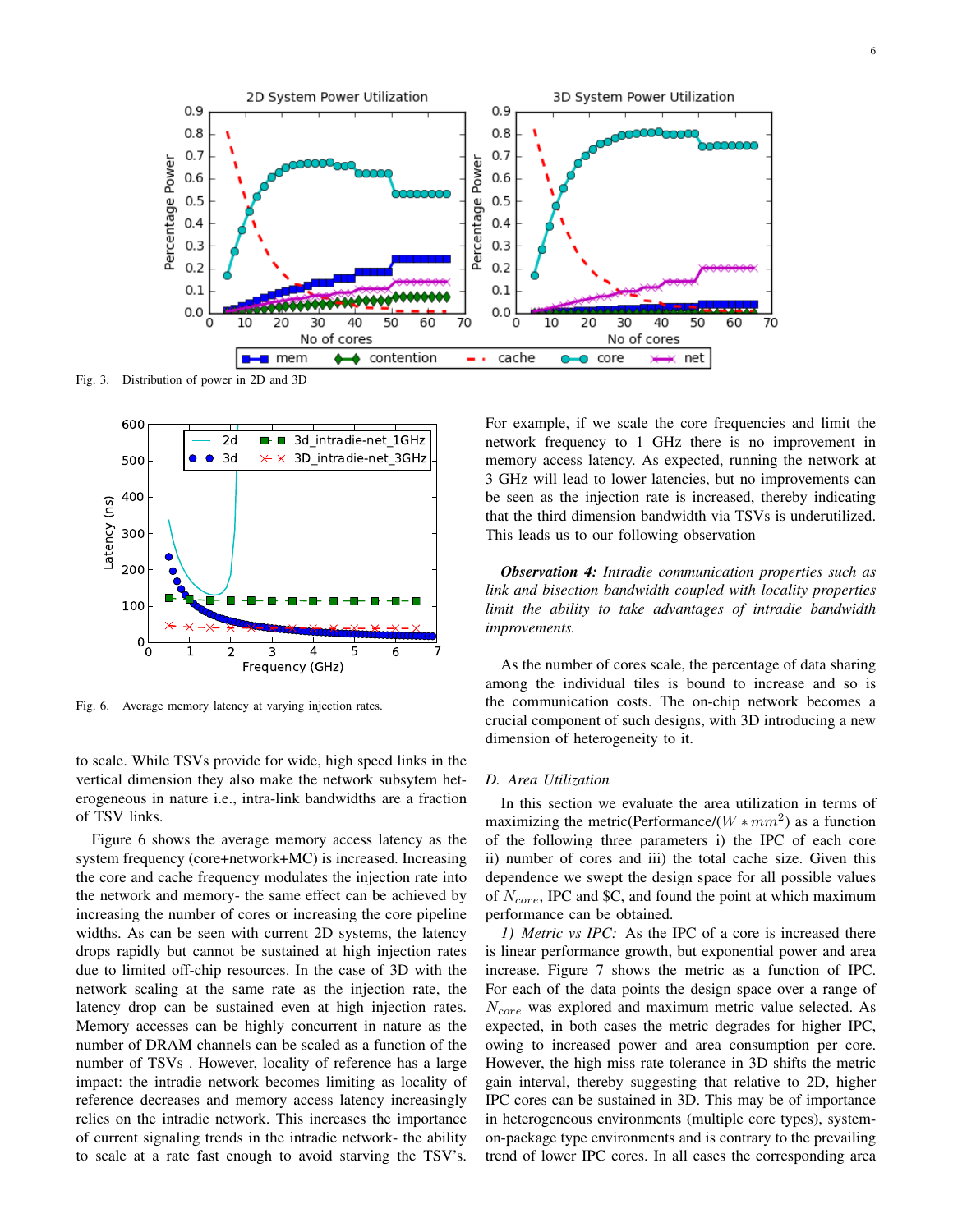

Fig. 7. Metric for 2D and 3D with optimal no of cores of varying IPC

of the die for the selected core counts was  $300mm^2(16nm)$ Technology node).



Fig. 8. Metric variation for 3D at different cache sizes.

*2) Metric vs IPC for varying cache sizes:* Figure 8 shows how the IPC gain region decreases as miss rate per thread increases for the 3D case. If each thread per core has sufficiently large caches to maintain the miss rate per thread at 4%, the metric scales till  $\approx 8$  for the individual core IPC, beyond this the power and area constraints dominate.



Fig. 9. Area utilization for varying number of cores.

*3) Metric vs N<sub>core</sub>*: Figure 9 shows the total number of cores for maximum performance at varying die sizes. For a fixed area the design space was explored across cores. As

gain drops, due to high stress on memory bandwidth ( For a 300 $mm^2$  die area ≈1.7X more cores with an IPC of 6 and ≈1.5X more IPC cores with an IPC of 10 can be realized). It should be noted that figure 9 is based on current technology parameters(16nm nodes) and future feature sizes will shift the point of divergence to smaller die areas.

This leads us to the following observations:

*Observation 5: At modest IPC values (*<*10) TSV bandwidth enables relatively higher IPC cores.*

*Observation 6: 3D improves area utilization in favor of compute as more of the die area can be devoted for a larger number of cores that can sustain much higher miss rates per thread.*

## IV. RESULTS

In this section we validate some of the above observations through trace-based simulation of benchmarks from SPEC integer and floating point benchmark suites.

*A. Simulation Methodology*



Fig. 10. Simulated Models

| $N_{core}$ /Topology        | 64 tiles mesh network        |
|-----------------------------|------------------------------|
| $N_{thread}$ for each trace |                              |
| Router                      | 5 stage on-chip router       |
| Memory scheduling algorithm | <b>FRFCFS [14]</b>           |
| 2D DRAM configuration       | DDR3 1600MHz                 |
| 3D DRAM configuration       | timing parameters scaled 3X  |
|                             | $bus_{speed} = core_{speed}$ |
| Core Speed                  | 2GHz                         |

TABLE II SIMULATION PARAMETERS

Figure 10 shows the simulated system models for both 2D and 3D with cores on the bottom die. The simulations were carried out on our in house cycle level network and memory simulator with traces extracted from a cycle level microarchitectural simulator [15]. The trace was captured from a single core running 8 different threads, and then replicated on each of the tiles. The traces were captured at the back of last level cache on a micro-architectural simulator with varying cache sizes. For the 2D system there are 8 memory controllers placed as shown in figure 10. Other simulation parameters are given in Table II.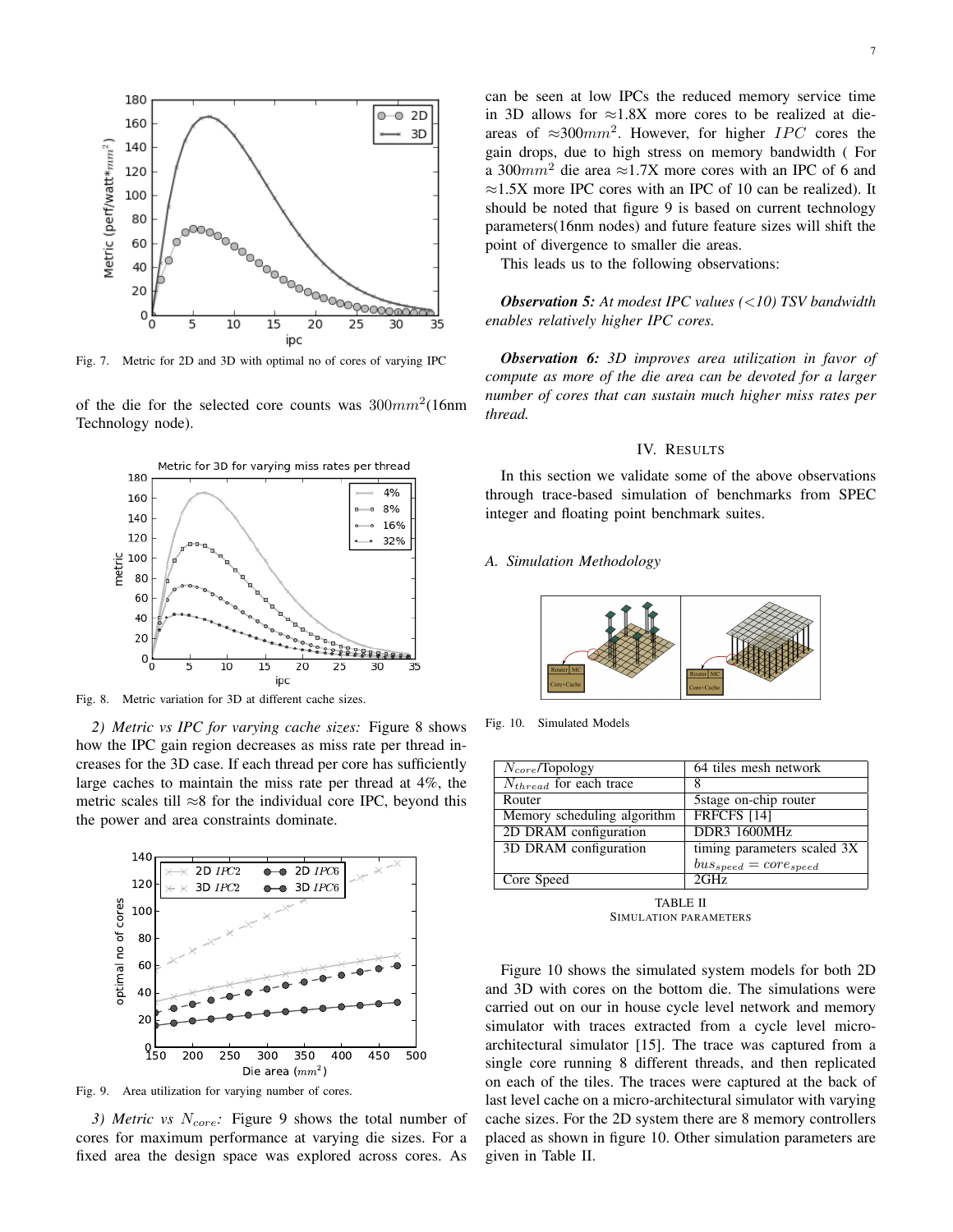As predicted by the analytical model the 3D system showed high tolerance to smaller caches in comparison to the 2D system. The traces drove injection of memory packets into the network at a controlled injection rate using miss-status holding registers (MSHR). The results closely tracked the trends from the model with 3D delivering high performance even at high injection rates. Figure 11 shows the average memory latency for 2D and 3D in a simulation similar to the analysis in section III-C. From simulation we observed that the



Fig. 11. Average memory latency for applications on a 3D and 2D system when the core, cache and network memory is scaled to evaluate the stress on memory bandwidth.

average round trip latency per memory request dropped from 582 (291 $ns$ ) cycles for the 2D organization to 109 (54.5 $ns$ ) cycles for the 3D system. This was mainly due to reduced memory latencies. The average memory latency across all memory requests was 501 cycles and 31 cycles in 2D and 3D respectively. In addition to the reduced memory latency, we observed very low buffer occupancies (on average 16% and 1% for 2D and 3D) in the memory controller queues for 3D. For 3D we noticed low row buffer hit rate and high thread interference at the individual memory controllers ( 90%). This suggests that the MC for the small banked DRAM can be highly simplified as the scope for the scheduling algorithms is negligible. Further. a closed page DRAM policy may be more suited for energy efficiency.

In order to study the relationship between the interdie and intradie bandwidth we conducted experiments with the individual address space of a core distributed across various DRAM banks in 3D. We refer to memory bank directly above a core as the local memory bank and all other memory banks as remote memory banks. For least stress on the intradie network with very low network latency, the address space of a core should be mapped to its local bank. Similarly the average network latency of a request is the worst when its address space is mapped on remote memory banks. Figure 12 shows the average latency per memory access for different degrees of locality. In the system model a remote memory request will first traverse the intradie network and then the TSV to the memory bank. Even at average locality it can be seen that about 50% of the traffic uses the intra-die network, with latencies 40% higher than the best case latency. This suggests that innovative 3D networks that can stress the

TSV bandwidth bypassing the intra-die network may lead to improved performance.



Fig. 12. Average memory latency for varying network traffic (Note: total system DRAM 16 GB).

# V. CONCLUDING REMARKS

While 3D integration permits for memory to be stacked on logic with increased memory bandwidth via TSV's, the limits of performance gains and effective utilization of TSV bandwidth are still unclear. We develop an analytical model to evaluate these gains. Future work will be to improve on the models, based on the thermal impacts of 3D and current trends in interconnect scaling for the intradie layer.

# **REFERENCES**

- [1] G. H. Loh, "Extending the effectiveness of 3d-stacked dram caches with an adaptive multi-queue policy."
- [2] K. Bergman, S. Borkar, D. Campbell, W. Carlson, W. Dally, M. Denneau, P. Franzon, W. Harrod, J. Hiller, S. Karp, S. Keckler, D. Klein, R. Lucas, M. Richards, A. Scarpelli, S. Scott, A. Snavely, T. Sterling, R. S. Williams, K. Yelick, K. Bergman, S. Borkar, D. Campbell, W. Carlson, W. Dally, M. Denneau, P. Franzon, W. Harrod, J. Hiller, S. Keckler, D. Klein, P. Kogge, R. S. Williams, and K. Yelick, "Exascale computing study: Technology challenges in achieving exascale systems peter kogge, editor and study lead," 2008.
- [3] Z. Guz, E. Bolotin, I. Keidar, A. Kolodny, A. Mendelson, and U. Weiser, "Many-core vs. many-thread machines: Stay away from the valley," *Computer Architecture Letters*, vol. 8, no. 1, pp. 25 –28, 2009.
- [4] J. Duato, S. Yalamanchili, and N. Lionel, *Interconnection Networks: An Engineering Approach*. San Francisco, CA, USA: Morgan Kaufmann Publishers Inc., 2002.
- [5] T. Givargis and F. Vahid, "Interface exploration for reduced power in core-based systems," in *Proceedings of the 11th international symposium on System synthesis*, ser. ISSS '98. Washington, DC, USA: IEEE Computer Society, 1998, pp. 117–122. [Online]. Available: http://portal.acm.org/citation.cfm?id=293016.293040
- [6] A. N. Udipi, N. Muralimanohar, N. Chatterjee, R. Balasubramonian, A. Davis, and N. P. Jouppi, "Rethinking dram design and organization for energy-constrained multi-cores," in *Proceedings of the 37th annual international symposium on Computer architecture*, ser. ISCA '10. New York, NY, USA: ACM, 2010, pp. 175–186.
- [7] J. L. Hennessy and D. A. Patterson, *Computer architecture*. Amsterdam [u.a.]: Kaufmann [u.a.], 2007.
- [8] S. Li, J. H. Ahn, R. Strong, J. Brockman, D. Tullsen, and N. Jouppi, "Mcpat: An integrated power, area, and timing modeling framework for multicore and manycore architectures," in *Microarchitecture, 2009. MICRO-42. 42nd Annual IEEE/ACM International Symposium on*, 2009, pp. 469 –480.
- [9] G. H. Loh, "3d-stacked memory architectures for multi-core processors," in *In International Symposium on Computer Architecture*.
- [10] T. Kgil, A. Saidi, N. Binkert, S. Reinhardt, K. Flautner, and T. Mudge, "Picoserver: Using 3d stacking technology to build energy efficient servers," *J. Emerg. Technol. Comput. Syst.*, vol. 4, pp. 16:1–16:34, November 2008.